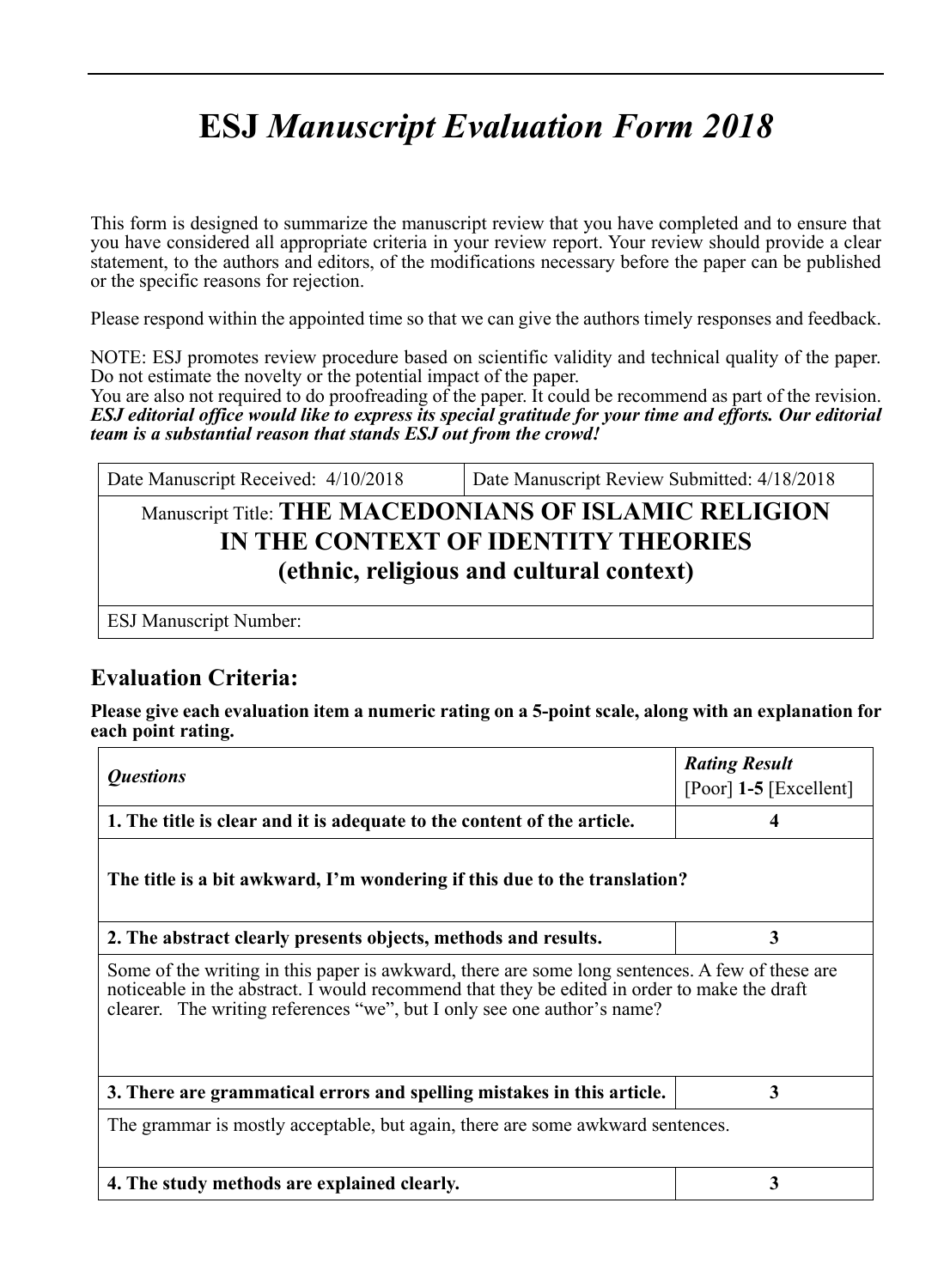The manuscript could be improved if a discrete section be included that provided somewhat of a summary of the entire manuscript.

| 5. The body of the paper is clear and does not contain errors.                                                                                                                                                                                                                                                                                                                                                                                                                                                                                                                                                                                                                                                                                                                                                                                                                                                                                                                                                       | 3                |  |
|----------------------------------------------------------------------------------------------------------------------------------------------------------------------------------------------------------------------------------------------------------------------------------------------------------------------------------------------------------------------------------------------------------------------------------------------------------------------------------------------------------------------------------------------------------------------------------------------------------------------------------------------------------------------------------------------------------------------------------------------------------------------------------------------------------------------------------------------------------------------------------------------------------------------------------------------------------------------------------------------------------------------|------------------|--|
| I find some of the text to be overly abstruse, would suggest that author (or authors) edit the work<br>to make some of the arguments clear.                                                                                                                                                                                                                                                                                                                                                                                                                                                                                                                                                                                                                                                                                                                                                                                                                                                                          |                  |  |
| 6. The conclusions or summary are accurate and supported by the<br>content.                                                                                                                                                                                                                                                                                                                                                                                                                                                                                                                                                                                                                                                                                                                                                                                                                                                                                                                                          | $\boldsymbol{2}$ |  |
| I am neither from Macedonia, nor am I religious. I am, however, aware that self-identities and<br>national identities, be they based on language, religion or sense of "nation-hood" (or commonly<br>shared belief of the past and present) can both be extremely complex. Regardless, I cannot help<br>but interpret that the author (or authors) is effectively pursuing an argument that represents a call<br>to deny the right of a particular group of people to express and recognize their distinct religious<br>identity. For example, the author's use the words "groundless" (referring to the recognition of<br>distinct ethno-religious communities) and "imaginary." To be blunt, I disagree with this argument.<br>The author certainly has the right to make that argument, and to provide evidence to support it, but<br>I believe the author should have some responsibility to at least acknowledge that others may<br>disagree – particular those people who do indeed identity in distinct ways. |                  |  |
| 7. The references are comprehensive and according to the APA<br>citation style.                                                                                                                                                                                                                                                                                                                                                                                                                                                                                                                                                                                                                                                                                                                                                                                                                                                                                                                                      | 4                |  |
| It was my understanding that the paper should be written in English? Many of the references are<br>not. I'm OK with that, but it does make it challenging for me to thoroughly check the reference<br>list.                                                                                                                                                                                                                                                                                                                                                                                                                                                                                                                                                                                                                                                                                                                                                                                                          |                  |  |

### **Overall Recommendation** (mark an X with your recommendation):

| Accepted, no revision needed               |  |
|--------------------------------------------|--|
| Accepted, minor revisions needed           |  |
| Return for major revision and resubmission |  |
| Reject                                     |  |

# **Comments and Suggestions to the Author(s):**

Editorial Staff European Scientific Journal (ESJ)

#### Review for Manuscript: **Contribution of TRMM3b42 data to improve knowledge of rainfall in the Kayanga/Geba river basin (Republic of Guinea, Senegal, and Guinea-Bissau)**